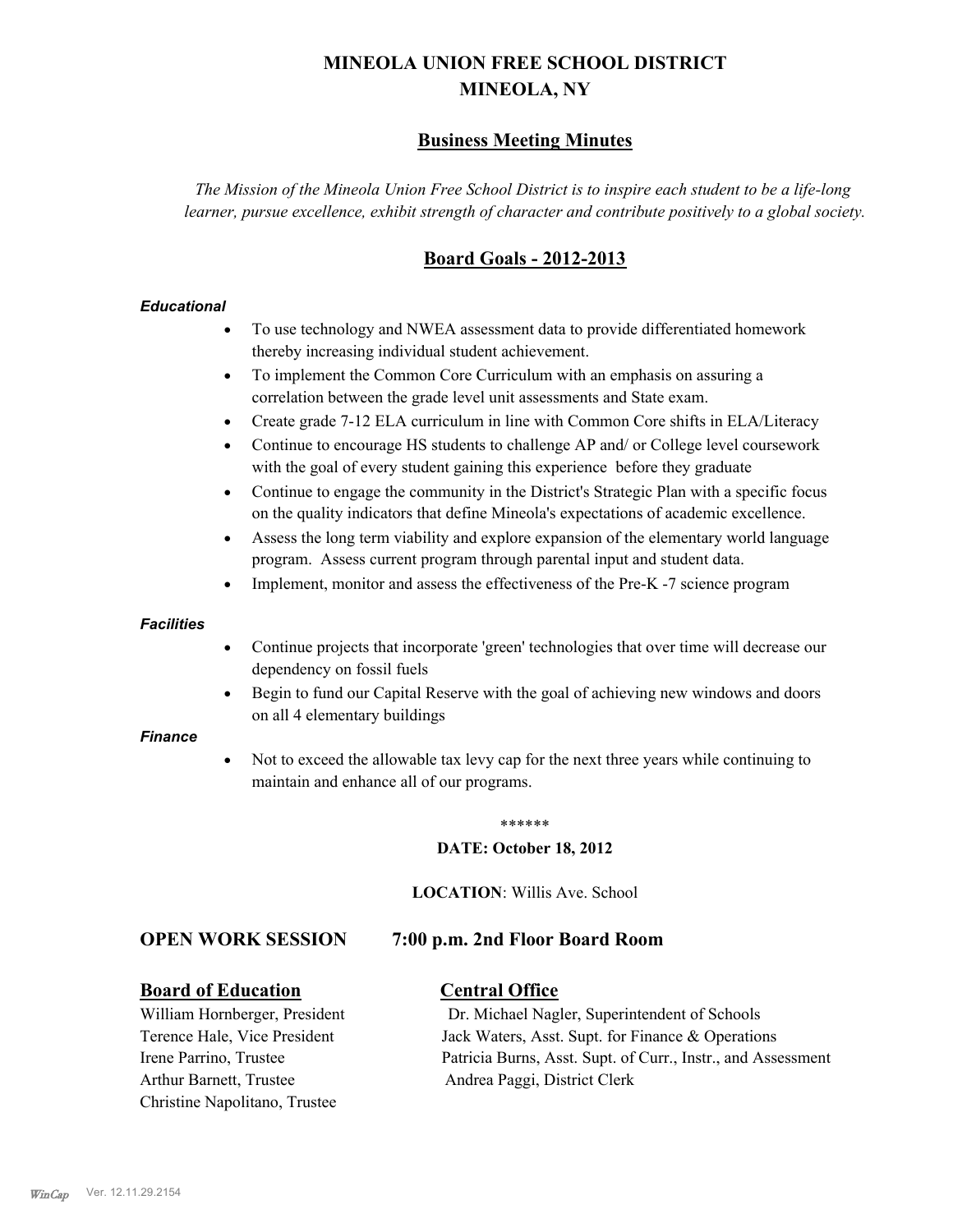## **A. Call to Order - 7:05pm**

- **B. Pledge of Allegiance**
- **C. Reading of Mission-** Terence Hale
- **D. Moment of Silent Meditation**
- **E. Dais & Visitor Introductions**

## **F. High School Student Organization Report**

Tonight's Student Organization report is by Brittany Vera. It was reported that seniors have begun the process of applying for college and there have been three college mini-fairs at the high school. The Austrian Exchange student are here and enjoying themselves. They have a very busy schedule during there time here. The juniors took the PSAT's on Wednesday 10/17 and this gave them a taste of what to expect when they take the SAT's. The Marching Band Home Show is this Saturday, 10/20 at Tully Park and Brittany encouraged everyone to attend. The Superintendent thanked Brittany for her report.

The Superintendent stated that for the next presentation he has invited representatives from the Marching Band to speak. Mr. Freeman introduced Kerri Barnett and Angela Riberio, drum majors to the Board. They stated that this year's show is titled "Everest- Journey to the Top of the World" and it contains many movements. The Band began practicing twice per week in May and attended band camp for a week in August. September and October is the competition season and next week is the championship in Syracuse. The Home Show will take place Saturday, October 20, 2012 at 6:30pm in Tully Park and all are encouraged to attend. On Wednesday, 10/24, the Band will perform at Hofstra and the performance will be televised on MSG Varsity, date to be announced. Also, on Wednesday, 10/10, the Marching Band was invited to Lincoln Center to perform for Cartoon Network. The Superintendent thanked the girls for their presentation and wished the Band good luck this season.

### **G. Old Business**

Mr. Hornberger asked the Board if they had any old business. Mr. Barnett asked for an update on the Jackson Avenue Loop. The Superintendent stated that he attended the Village meeting and described the work and the need for the curb cut. He was able to answer the Board members questions. The Superintendent stated that the Village Board voted and approved the curb cut and work has been scheduled to begin Friday or Monday. The job is expected to take approximately 2 weeks. The asphalt plant is due to close the 2nd week in November.

Ms. Parrino asked for an update on Meadow Drive. The Superintendent stated that the plans have been modified and some of the cosmetic and landscaping items were taken out of the plans. The plans went to bid 10/24 and the approximate cost of the job is \$900,000. Mr. Hornberger asked if the bid opened on 10/24 when can we anticipate awarding the bid. The Superintendent stated that a vote should take place on November 1st.

Mr. Hornberger thanked the Superintendent for the new seating configuration. He stated that the audio sound quality is an issue and asked the Superintendent if there are different options available. The Superintendent stated that currently we borrow equipment from our programs to film the meetings, burn the tape to disc and send to the Village to be put on the local station. We have not spent any money until this point on producing the videos. Another issue is that the TV station is not available to everyone in the community. The Superintendent recently attended a round table meeting in Great Neck and inquired about their sound system. The Superintendent stated that he obtained a price for an entire package which includes permanent equipment and live stream of meeting and the cost is \$34,000. He stated he wants feedback from the Board regarding what they want: an entire package or pieces. Does the Board want to go out and take care of everything at once and do they want to stream live on the web? Ms. Napolitano stated that the Board needs to consider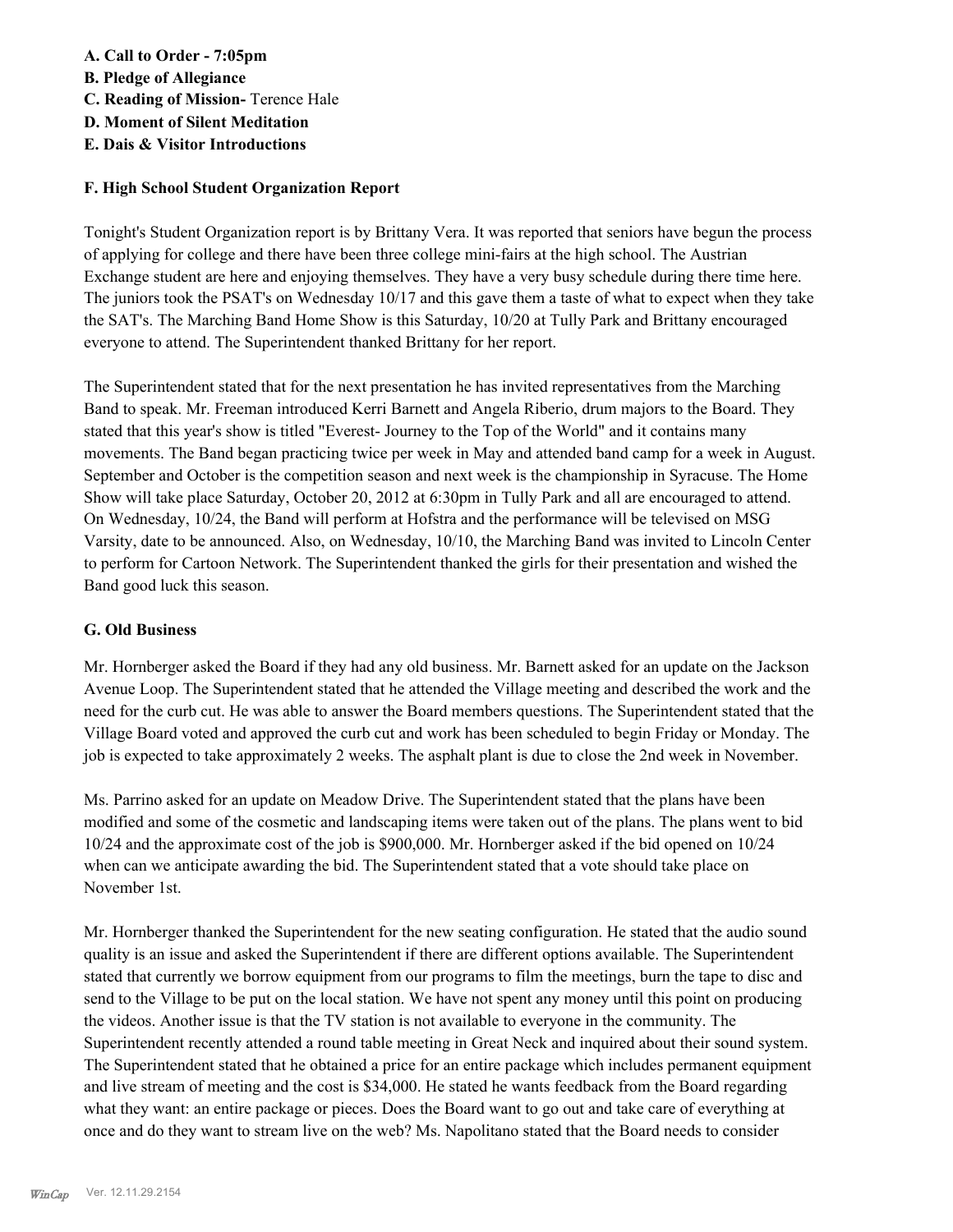what value is placed on communicating with the community. She liked the idea of live streaming and feels this is the wave of the future. Ms. Napolitano would like the Superintendent to obtain more quotes but stated that she would like to see the job done once correctly. Ms. Parrino suggested that a survey be done to get feedback from parents; would they watch the live feed. Mr. Barnett stated that currently the broadcasts are embarrassing and the sound quality is terrible. He would like the Superintendent to get more price quotes. He believes that people in the community would be interested in the live feed. Ms. Parrino asked if we can currently put the meetings on our website and the Superintendent stated that we do not have the capacity at this time. He added that in order to do that we would need new servers which would be very costly. Ms. Napolitano asked with the quote that the Superintendent received, would people have the ability to watch the meeting at other times. The Superintendent stated that they will have the ability to watch at other times. Ms. Parrino stated again that she would like community feedback. The Superintendent stated that he could blog about it and get feedback. Mr. Hornberger stated that the Board would like the Superintendent to look at other vendors for prices for the entire job and would like to get community feedback.

#### **H. New Business**

**RESOLUTION # 25 -BE IT RESOLVED** that the Board of Education of the Mineola Union Free School District hereby accepts the Corrective Action Plan ("CAP") related to the Risk Assessment Update and hereby instructs the Assistant Superintendent for Finance and Operations to file such a plan with the NYSED Office of Audit Services.

**Motion:** Terence Hale **Second:** Christine Napolitano

Discussion: Mr. Hornberger asked the Superintendent to explain this resolution. It was stated that Cullen and Danowski came in July to review the audit and discuss the items. The audit was accepted and now it is time to file the corrective action plan. Ms. Parrino asked for the time frame for filing and it was stated that we have 90 days to file the plan. Ms. Parrino stated that she would like for Mr. Waters to report back to the Board on the progress of the plan. The Superintendent stated that Mr. Waters could give an update report to the Board in February. There was no further discussion.

| Yes: | Christine Napolitano  | No: | None |
|------|-----------------------|-----|------|
|      | <b>Arthur Barnett</b> |     |      |
|      | Irene Parrino         |     |      |
|      | Terence Hale          |     |      |
|      | William Hornberger    |     |      |

**Passed:** Yes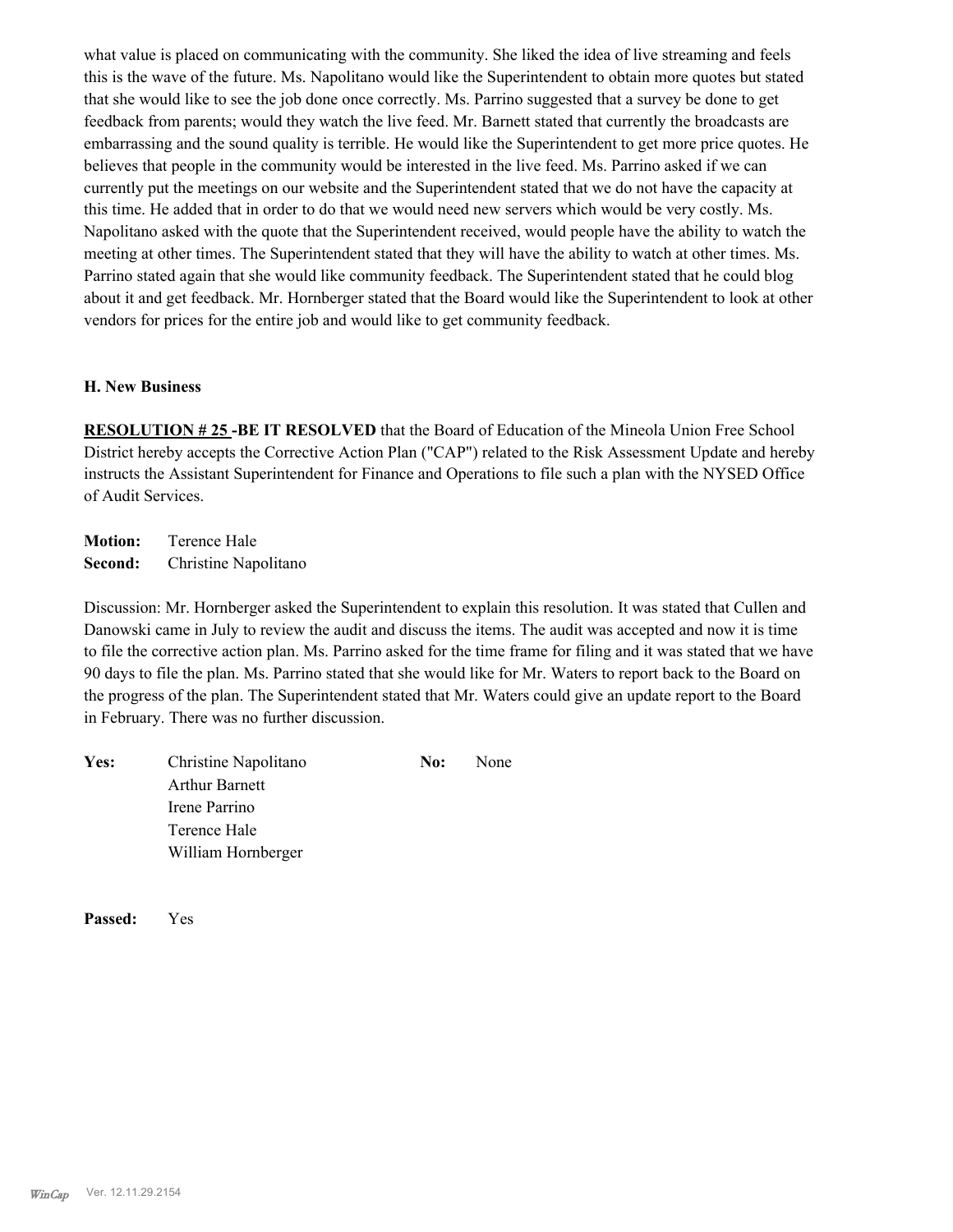#### **H. New Business (continued)**

**RESOLUTION # 26 -BE IT RESOLVED** that the Board of Education of the Mineola Union Free School District hereby accepts the Corrective Action Plan ("CAP") related to the Agreed Upon Procedures Special Education Audit and hereby instructs the Assistant Superintendent for Finance and Operations to file such a plan with the NYSED Office of Audit Services.

**Motion:** Arthur Barnett **Second:** Christine Napolitano

Discussion: The Superintendent stated that as a District, we ask the auditors to do an audit of specific areas of the District. The Board requested that an update on this CAP also be done by Mr. Waters in February. There was no further discussion.

| Yes: | Christine Napolitano  | No: | None |
|------|-----------------------|-----|------|
|      | <b>Arthur Barnett</b> |     |      |
|      | Irene Parrino         |     |      |
|      | Terence Hale          |     |      |
|      | William Hornberger    |     |      |

**Passed:** Yes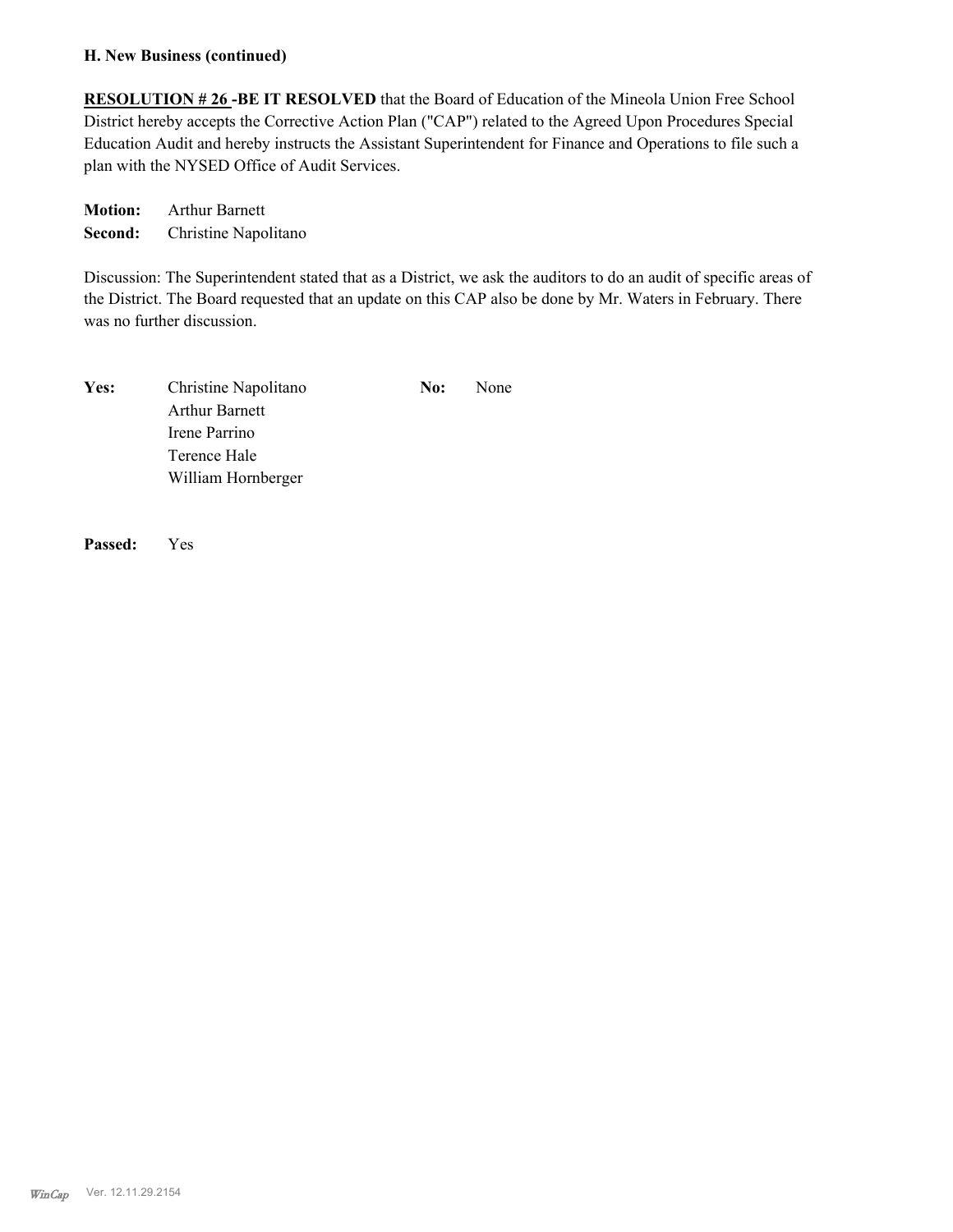#### **I. Consensus Agenda**

**RESOLUTION # 27 -BE IT RESOLVED** that the Board of Education approves the consensus agenda items I.1.a. through I.6.a.1., as presented.

**Motion:** Terence Hale **Second:** Irene Parrino

Discussion: The Superintendent stated that item # I.2.b.2. need to be amended- Hilary Pavel start date should be 10/4/12. A motion was made by Terence Hale to approve the amendment to the consensus agenda and was second by Christine Napolitano. All were in favor to accept the amendment to the consensus agenda.

Mr. Hornberger asked if there was any further discussion. Mr. Barnett inquired what the total number of permanent subs to be hired by the District will be. The Superintendent stated that there will be a total of 25 permanent subs. Mr. Barnett asked if the permanent subs from the Middle School can be used anywhere else within the District and was told that those subs can be shared with both the elementary schools and the high school. Ms. Parrino had a question regarding JoAnn Greene's report, what is "Naviance". The Superintendent stated that it is a program being used by the Guidance department at the high school and Dr. Smith will be coming to a Board meeting to explain the program. Mr. Hale also had a question from that report, the explanation for the Home Depot bill stated that the wood was for a skateboard ramp. The Superintendent stated that the explanation is incorrect; it is a ramp for the art room stadium seating. There was no further discussion. Mr. Hornberger asked for a vote to accept the amended Resolution #27.

| <b>Yes:</b> | Christine Napolitano  | No: | None |
|-------------|-----------------------|-----|------|
|             | <b>Arthur Barnett</b> |     |      |
|             | Irene Parrino         |     |      |
|             | Terence Hale          |     |      |
|             | William Hornberger    |     |      |

**Passed:** Yes

### 1. **Accepting of Minutes**

That the Board of Education accepts the minutes of September 6, 2012 Workshop Meeting as presented. a.

### 2. **Instruction**

- a. Leave(s) of Absence/Child Rearing
- That the Board of Education grants a request to Theresa Duignan, for a unpaid Leave of Absence, for child-rearing purposes, starting approximately November 11, 2012 to June 30, 2013. 1.
- That the Board of Education grants a request to Morgan Mercaldi, for a Leave of Absence, for child-rearing purposes, using accumulated sick days, starting approximately February 1, 2013. 2.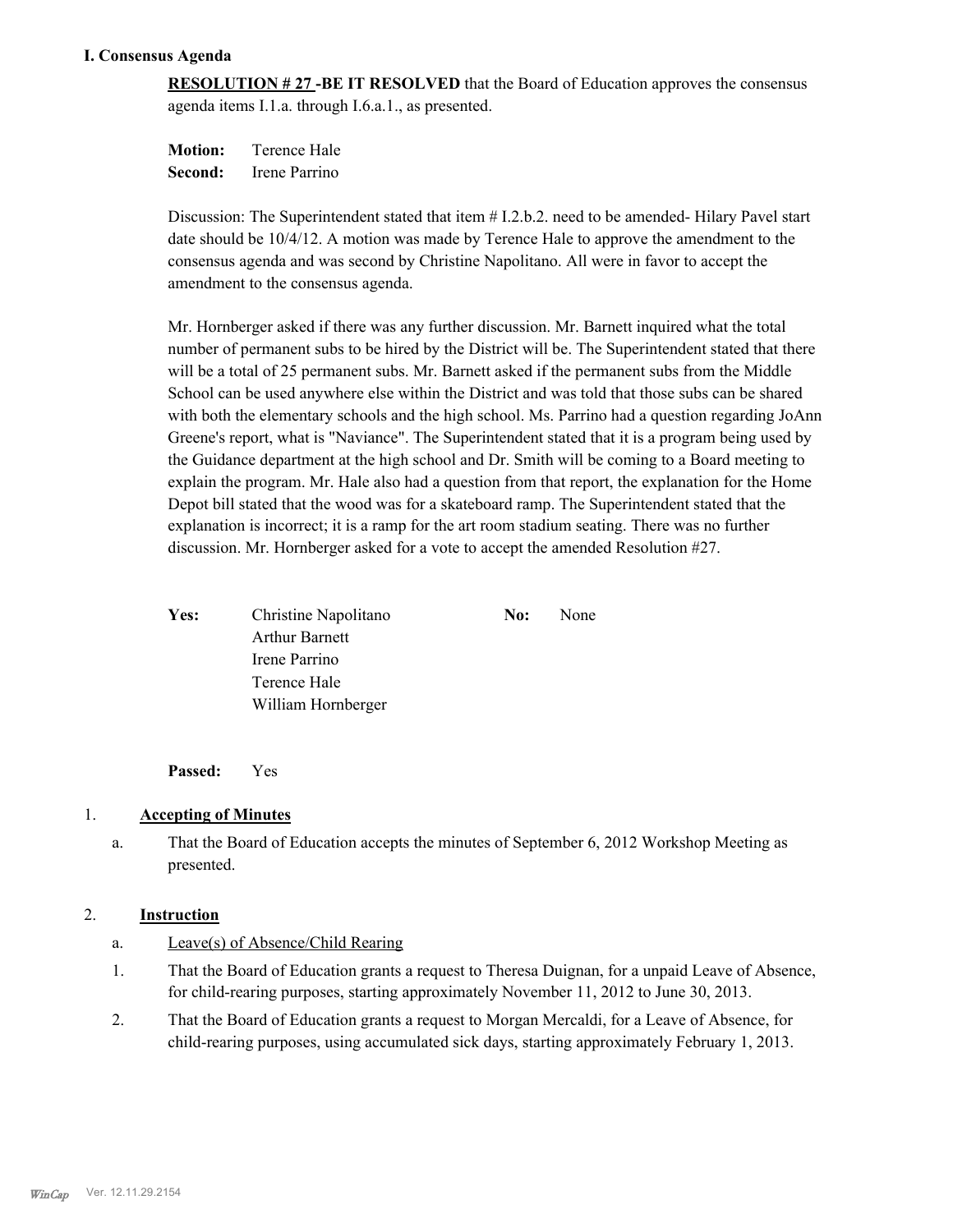- b. Appointments Instruction
- The Board of Education approves the recommendation of the Superintendent to increase the appointment of Cynthia Kopp, from a .5 PreK Teacher to a .75 PreK teacher at Meadow Drive, effective September 25, 2012 with a salary of .75% of MA+30, Step 2, \$75,120.00 equaling \$56,340. 1.
- The Board of Education approves the recommendation of the Superintendent to increase the appointment of Hilary Pavels, from .6 to .7 part time physical education teacher at Hampton Street, effective September 1, 2012. Salary: .7 of MA, Step 1, \$67,604 equaling \$47,323. 2.
- The Board of Education approves the appointment of Elizabeth Gazzini, to the position of Hourly Special Education Teacher at Jacksn Avenue, effective September 1, 2012. Salary: \$54.77 per hour. 3.
- Appointment(S) Sub Teacher per diem The Board of Education accepts the following individual(s) as Per Diem Substitute Teacher(s) for the current school year, at a daily rate of \$100.00 per day; and retirees at a daily rate of \$125.00 per day.: c.

EMPLOYEE NAME EMPLOYEE CERTIFICATION

- Laura J. Baldwin Early Childhood Ed(Birth-2), SWD(Birth-2), Childhood Ed  $(1-6)$ , SWD $(1-6)$ 1.
- d. Appointment(S) Perm Sub
- The Board of Education approves the appointment of Laura J. Baldwin, to the position of Permanent Substitute Teacher, at Meadow Drive, effective October 1, 2012 to Ma 31, 2013. Salary: \$100 per day 1.
- The Board of Education approves the appointment of Cynthia L. Kopp, to the position of .25 part time Permanent Substitute Teacher at a daily rate of pay .25 of \$100. 2.
- The Board of Education approves the appointment of Annette Amber, to the position of .5 Permanent Substitute Teacher, at Hampton Street, at a daily rate of pay .50% of \$100. 3.
- The Board of Education approves the appointment of Thomas J. Oswald, to the position of Permanent Substitute Teacher, at Mineola High School, effective October 1, 2012 to May 31, 2013, at a daily rate of pay, \$100.00. 4.
- The Board of Education approves the appointment of Kristen Dexter, to the position of Permanent Substitute Teacher, at Mineola High School, effective October 1, 2012 to May 31, 2013, at a daily rate of pay, \$100.00. 5.
- The Board of Education approves the appointment of Laura Johnson, to the position of Permanent Substitute Teacher, at Mineola High School, effective October 1, 2012 to May 31, 2013, at a daily rate of pay, \$100.00. 6.
- The Board of Education approves the appointment of Beverly C. Coleman, to the position of Permanent Substitute Teacher, at Mineola High School, effective October 1, 2012 to May 31, 2013, at a daily rate of pay, \$100.00. 7.
- The Board of Education approves the appointment of Nicholas Pontolillo, to the position of Permanent Substitute Teacher, at Mineola High School, effective October 1, 2012 to May 31, 2013, at a daily rate of pay, \$100. 8.

## 3. **Instruction: Contracted**

a. That the Board of Education accepts the Related Services Contract between S.E.E.D.S.and the Mineola UFSD for the 2012- 2013 school year.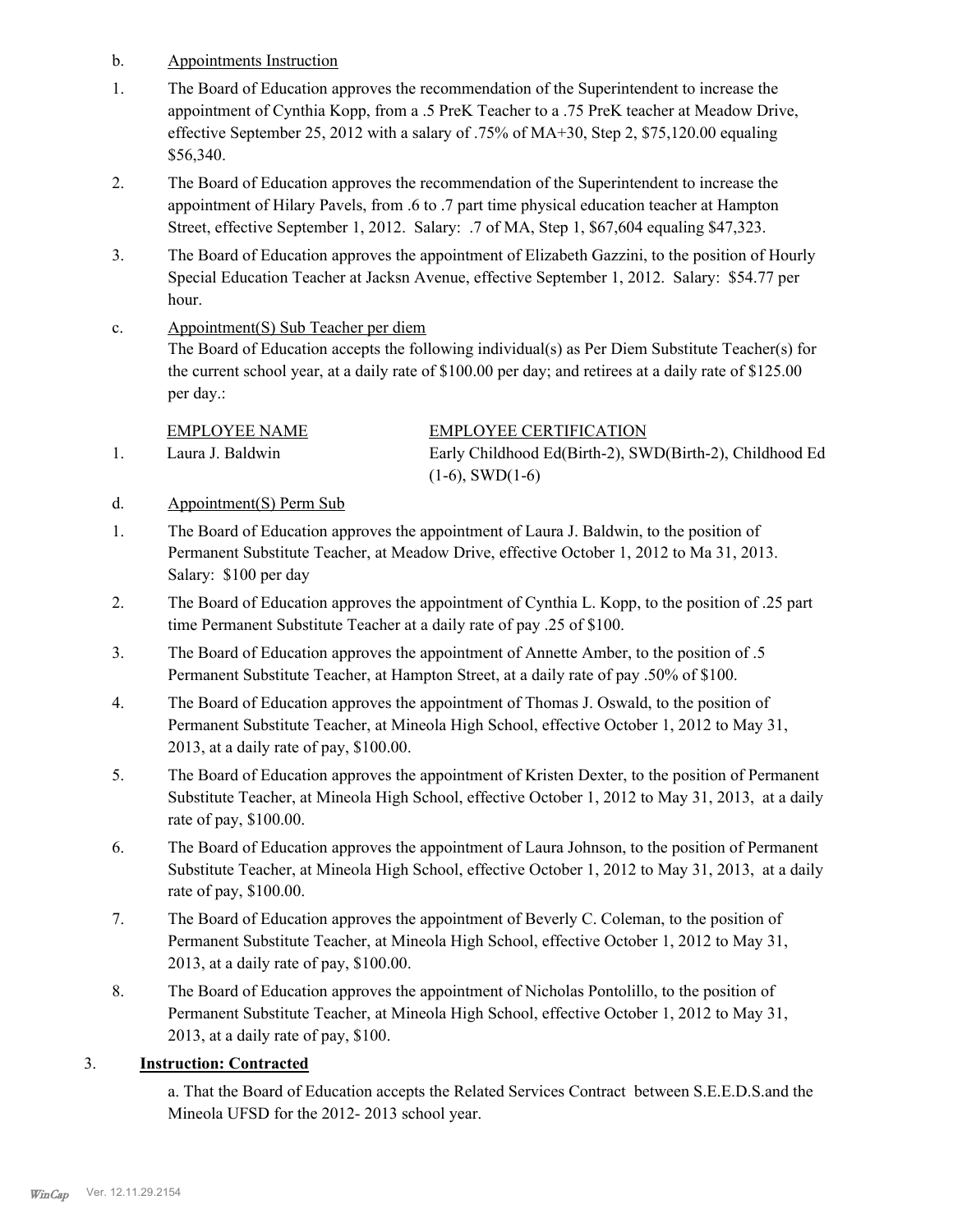b. That the Board of Education accepts the Special Education Services Contract between West Hempstead UFSD and the Mineola UFSD for the 2012- 2013 school year.

c. That the Board of Education accepts the Special Education Services Contract for a Parentally Placed student between Bethpage UFSD and the Mineola UFSD for the 2012- 2013 school year.

d. That the Board of Education accepts the Individual Related Service provider agreement between Carol A. Sullivan, M.S. CCC and the Mineola UFSD for the 2012- 2013 school year.

e. That the Board of Education accepts the Related Service agreement between Marion Care, Inc.and the Mineola UFSD for the 2012- 2013 school year.

## 4. **Civil Service**

- a. Appointments
- That the Board of Education approve the appointment of Cyriac Jacob, to the position of Student Worker at the High School, effective September 24, 2012. Salary is \$8.50 per hour. 1.
- That the Board of Education approve the appointment of Olga Santoli to the position of part time Greeter at the Middle School, replacing Christina Garafolo, effective October 15, 2012. Salary will be \$10.00 per hour on Step 1 (2008/2009 Teacher Aide Salary Schedule). Probation is 26 weeks. 2.
- That the Board of Education approve the appointment of Debra Annala, to the position of part time Greeter at the Middle School, effective October 15, 2012, Salary is \$10.00 per hour on Step 1 (2008/2009 Teacher Aide Salary Schedule). Probation is 26 weeks. 3.
- b. Leave(s) of Absence
- That the Board of Education grant a request to Teresa Coleman, 10 month Bus Driver, a Leave of Absence for personal reasons, effective October 25, 2012 through November 2, 2012. 1.
- c. Leave(s) of Absence
- That the Board of Education approve a paid Medical Leave of Absence to Daisy Aviles, Bus Attendant for Transportation, effective September 19, 2012. Return from Leave will be approximately 42 days and at the discretion of her doctor. 1.

## 5. **Business /Finance**

## a. **Treasurer's Report**

That the Board of Education accepts the Treasurer's report for the period ending August 31, 2012 and directs that it be placed on file.

## b. **Approval of Invoices and Payroll**

That the Board of Education accepts the Invoices and Payroll for the period ending September 30, 2012

| Warrant #5 | \$485,766.19   |
|------------|----------------|
| Warrant #6 | \$1,188,251.08 |

## **TOTAL EXPENSES \$ 1,674,017.27**

PAYROLL #5 & #6 General  $$4,099,610.87$ F Fund \$ 45,267.43

## **TOTAL PAYROLL \$4,144,878.30**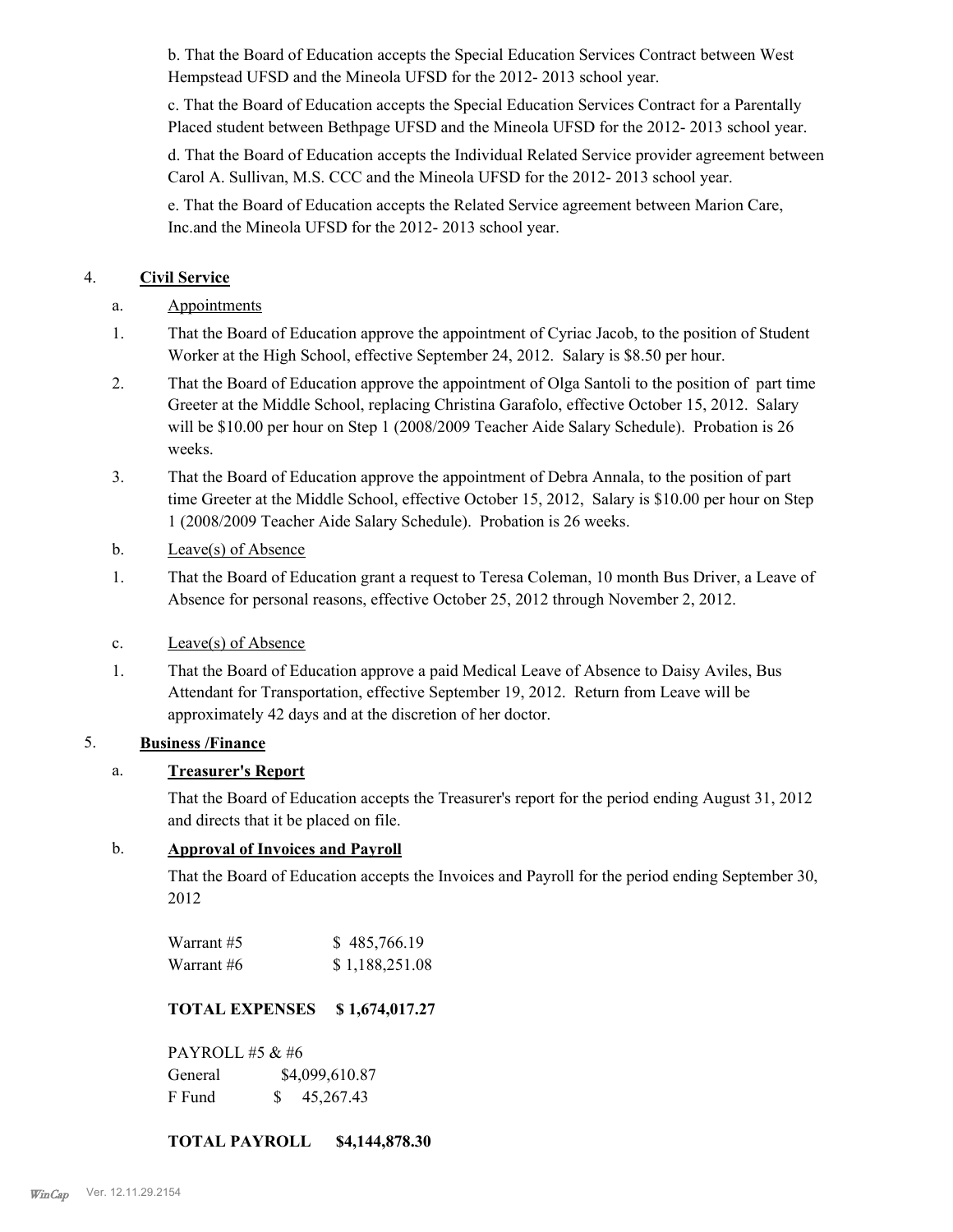#### c. **Budget Appropriation Adjustment**

That the Board of Education approves the acceptance of revenue in the amount of \$8,370 generated from Spring Musical receipts and makes appropriation adjustments to the following Budget Code: 2110.200.00.2400.

#### 6. **Other**

a. Salary Increase:

1. That the Board of Education approves the 2% increase for JoAnn Greene, Internal Claims Auditor, placing her annual stipend at \$17,478 for the 2012-2013 school year.

### **J. Public Comments**

Mr. Hornberger opened the floor for public comments. One community member/parent just stated that the Naviance program is amazing. No further comments.

### **K. Board of Education Reports**

Comments from Board President

Superintendent of Schools' Reports for 10/18/12

Presentation for 10/18/12: Students from the Marching Band

Superintendent Comments:

The Superintendent stated that he has two items to discuss this evening. Dr. Nagler stated that he is finalizing the Board of Education Agenda topics and highlights for the year and he would like feedback from the Board regarding what they would like to see included on the schedule. The following items were suggested: strategic planning, the pilot language program and a facilities report. Mr. Hornberger stated that he would like to hear from the financial committee twice, once for a report on actuals and also regarding the budget. Mr. Hornberger asked Mr. Waters when he would be meeting with the financial committee and he stated hopefully within the next few weeks. The Superintendent stated that he would complete the Agenda topics/ highlights and send it out to the Board.

The Superintendent stated that he is also finalizing his Goals and deliverables. The Superintendent stated that he is rated according to the 8 Standards of Leadership for Superintendents, which involves a number rating system and comments. There is no rubric involved. The Superintendent stated that his concern in finalizing his goals was receiving a rating that has no comments. This makes it very difficult to know how to improve and he would like to establish the standards. The Superintendent stated that his concern is that if the task is laid out and all of the standards are met, according to the rating system it should be a "3'. When this is not the rating and there is no explanation, it becomes difficult to plan new goals. Mr. Hornberger stated that he does not move away from the current 8 Standards, but he stated that the process needs to improve and comments should be mandatory. Additionally, he stated that the Superintendent can look into how other Superintendent evaluations are being done.